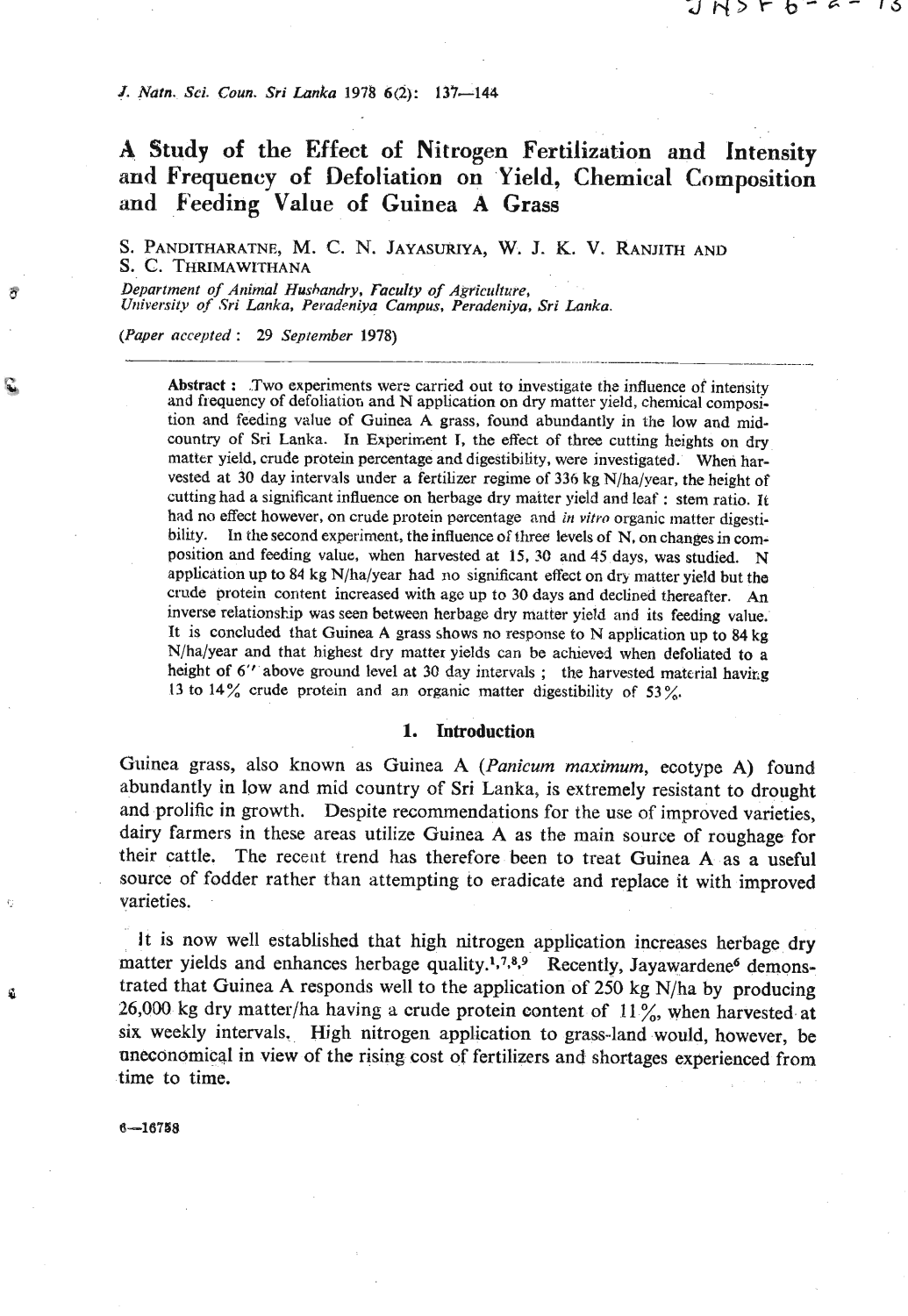## 138 S. Panditharatne, M.C.N. Jayasuriya, W.J.K.V. Ranjith and S.C. Thrimawithana

The intensity and frequency of defoliation has also been demonstrated to influence the rate of regrowth and hence the output of herbage dry matter/unit of  $~$ land.<sup>1,4,5,16</sup>

This paper reports the results of two field experiments designed to study the influence of low levels of nitrogen and intensity and frequency **cf** defoliation on dry matter yield, composition and feeding value of Guinea A grass. The experinents were conducted at the Pasture Research Unit of the Department of Animal Husbandry, University of Sri Lanka, Peradeniya Campus, during February to July **1977.** 

## **Experiment I.**

## **2. Materials and Methods**

Ã

Guinea A grass was established in the field about six months prior to the commencement of the trial. The layout of the trial was a completely randomized block design with four replications. The size of the main plot was  $10 \times 6'$  and each sampling sub-plot measured 6'  $\times$  4'. Grass was planted giving a spacing of 2'  $\times$  2'. Prior to the actual commencement of the trial **aU** plots were fertilized uniformly with a basal application of 112 kg K<sub>2</sub>O and 56 kg  $P_2O_5/ha$ .

Three cutting heights, namely 1'', 3" and 6" above ground level, were studied. The plots were harvested at monthly intervals to estimate the herbage yield. The total period of sampling was **90** days. At the beginning and after each harvest, nitrogen was applied in the form of urea at the rate of **336** kg nitrogen/ha/year and worked into the soil by forking. The experiment commenced on the 28th April 1977.

At each sampling herbage was cut to the appropriate height as at the commencement, mixed thoroughly, weighed on the spot and two sub-samples were removcd to the laboratory. One sub-sample was entirely used to determine the leaf : stem ratio and the Leaf Area Index (LAI). The other sample was used for dry matter determination.

### **Experiment** II.

Guinea A grass was established in the field about 3 months prior to the actual commencement of the trial. The experiment was laid out as a  $3 \times 3$  factorial with four replications. Each main plot measured  $10'_{\text{ex}} \times 6'$  and the sampling sub-plot measured  $6' \times 4'$ . The plants were evenly spaced at a distance of  $2' \times 2'$ . Prior to the commencement of the trial all plots were unifornly cut to a height of *6"* above ground level. In addition all plots.were fertilized uniformly with a basal application of 112 kg **K,O** and **56** kg P,O,/ha.

Nitrogen was applied in the form of urea. Three rates of application, namely **O,, 56** and **84 kg** Nitrogen/hn/year were compared. The appropriate quantity of nitrogen fertilizer was placed around each plant after harvest and incorporated into the soil by forking.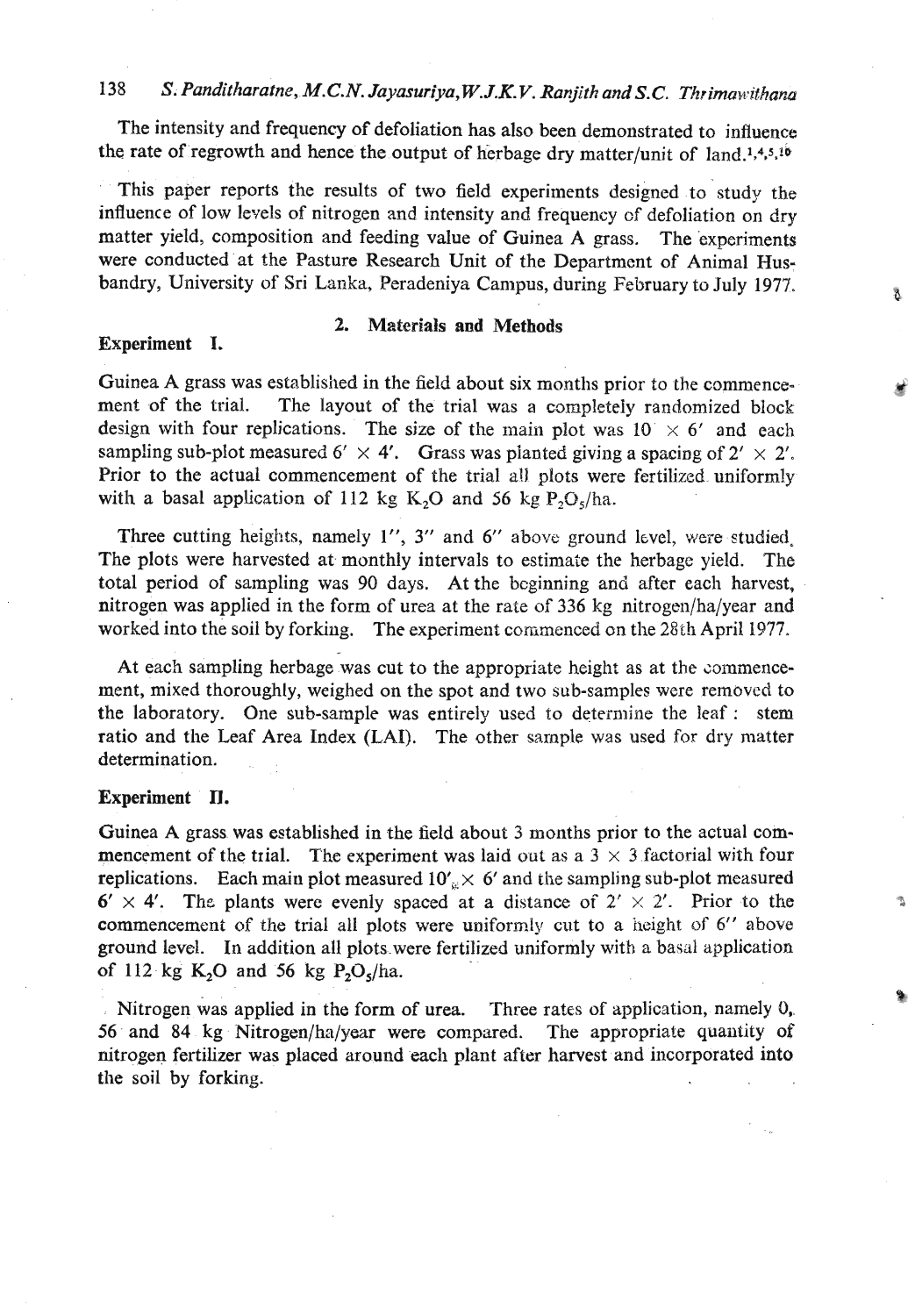## *A* **Sludy oJ** *tlle IZfect of Nitrogen kertilization and Intensity*

Since the main purpose of the study was to observe the changes in composition **and**  feeding value during uninterrupted growth within a cutting cycle of **45** days, sampling was done at **15,30** and 45 days, each time removing the cumulative growth from the time of previous sampling. At each sampling, the herbage was cut to 6" from ground levtl as at the commencement, mixed thoroughly and a sub-sample removed to **the** laboratory for dry matter determination. The experiment commenced on the 18th February 1977.

## a **Laboratory Methods**

For both experiments the dry matter determination **was** carried out by drying the sub-sample in an unitherm oven at 100°C for 6 hours. A representative sample from each of these was used for the determination of crude protein by Kjeldhal method and in **vitro** organic matter digestibility by the method of Tilley and Terry."

#### **Experiment I**

#### **3. Resnlts**

The influence of height of cutting, on the composition and feeding value of Guinea A is shown in Table 1.

| TABLE 1. | The influence of height of cutting on composition and feeding value of Guinea $A$ . |
|----------|-------------------------------------------------------------------------------------|
|          | (The values are the mean of three harvests).—Experiment I.                          |

| Height of cutting (inches)                        |      | ٦    | 6    | S.E. of difference<br>for comparing<br>means. |  |  |
|---------------------------------------------------|------|------|------|-----------------------------------------------|--|--|
| The mean herbage dry matter yields (kg/plot) 1.05 |      | 1.18 | 1.29 | $+$ 0.06                                      |  |  |
| Percentage dry matter                             | 19.4 | 19.5 | 20.2 | ± 0.34                                        |  |  |
| Crude protein content (g/100 g dry matter)        | 12.9 | 14.4 | 14.1 | ± 0.63                                        |  |  |
| Leaf : stem ratio                                 | 1.34 | 1.68 | 2.20 | $+0.18$                                       |  |  |
| Leaf area index (LAI)                             | 4.9  | 5.5  | 5.7  | $+ 0.34$                                      |  |  |
| In vitro organic matter digestibility $(\%)$      | 51.1 | 47.7 | 49.5 | 1.52                                          |  |  |

The height of cutting appeared to have a significant effect upon the herbage dry matter yidd. Increasing the height of cutting from 1 "to 6" increased the herbage dry matter yields significantly  $(P < 0.05)$ . Although it had no influence on the dry matter percentage, it increased the leaf : stem ratio significantly  $(P < 0.05)$ . The cutting height of 6" gave the highest leaf: stem ratio of 2.2 at 30 days of growth.

With the increase in the leaf : stem ratio the LAI also increased ; however, beyond the cutting height of 3" there was no further significant  $(P < 0.05)$  increase in **the** LAI.

> Even though the height of cutting influenced the dry matter yield, it had no effect on the crude protein percentage and the *in vitro* organic matter digestibility.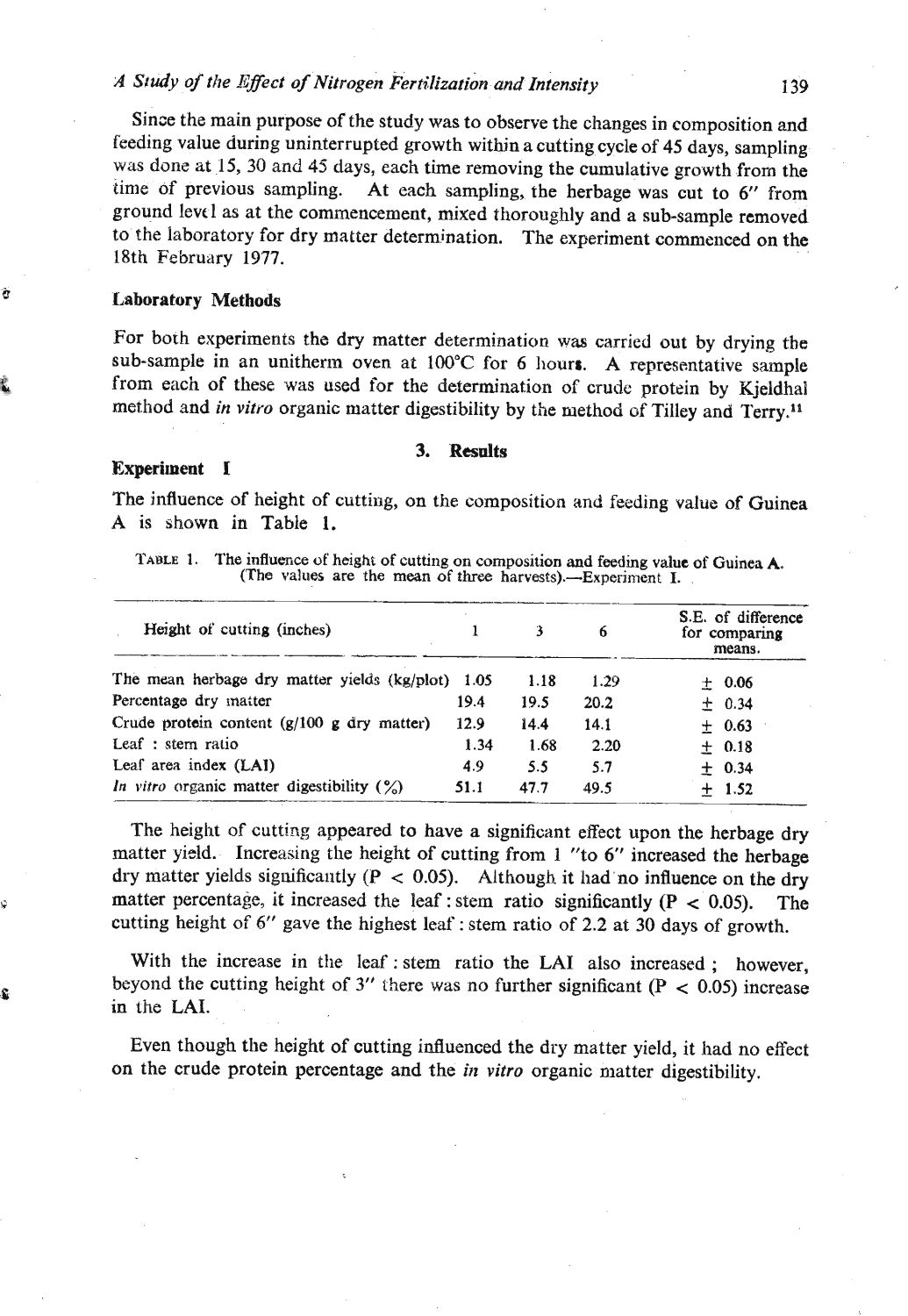## **Experiment II**

The mean yields of herbage dry matter at each sampling date (mean cumulative growth) for the 45 days of growth are shown in Table 2. Nitrogen application up to 84 kg/ha had no significant ( $P < 0.05$ ) effect upon the yield of dry matter. However increasing the cutting frequency increased dry matter yields significantly  $(P < 0.01)$ at all levels of nitrogen.

| Days of growth               | 15  | 30  | 45  |
|------------------------------|-----|-----|-----|
| Nitrogen application (kg/ha) |     |     |     |
|                              | 157 | 431 | 729 |
| 56                           | 184 | 477 | 609 |
| 84                           | 197 | 438 | 531 |

|  | TABLE 2. Mean herbage dry matter yields in grams per plot— |  |  |  |  |
|--|------------------------------------------------------------|--|--|--|--|
|  | (cumulative growth)—Experiment II.                         |  |  |  |  |

š.

S.E. of difference for comparing any two nitrogen levels at the same harvesting date  $+ 58.9$ 

**S.E.** of difference for comparing any two harvesting dates at the same nitrogen level +\_ **58.9** 

S.E. of difference for comparing interactions  $\pm$  144.2

Table **3** shows the mean crude protein percentage in herbage dry matter at each sampling date. The crude protein percentage increased significantly with age up to **30** days and thereafter showed a rapid decline. lncreasing the dosage of nitrogen from 0 to 56 kg nitrogen/ha increased the crude protein percentage ; beyond 56 kg nitrogeri there was no further increase. As could be expected, the mean herbage dry matter percentage increased with advancing maturity but nitrogen application had no significant effect. (Table 4).

| TABLE 3. Mean crude protein percentage in herbage dry matter— |                |  |  |
|---------------------------------------------------------------|----------------|--|--|
|                                                               | Experiment II. |  |  |

| Days of growth               | 15    | 30    | 45    |
|------------------------------|-------|-------|-------|
| Nitrogen application (kg/ha) |       |       |       |
|                              | 10.67 | 13.17 | 9.92  |
| 56                           | 11.72 | 13.20 | 11.67 |
| 84<br>---                    | 11.67 | 13.12 | 10.47 |

**S.E. of difference for comparing any two nitrogen levels at the same harvesting date**  $\pm$  **0.26** 

S.E. of difference for comparing any two harvesting dates at the same nitrogen level  $\pm$  0.26

**S.E. of** difference for comparing interactions **f** 0.64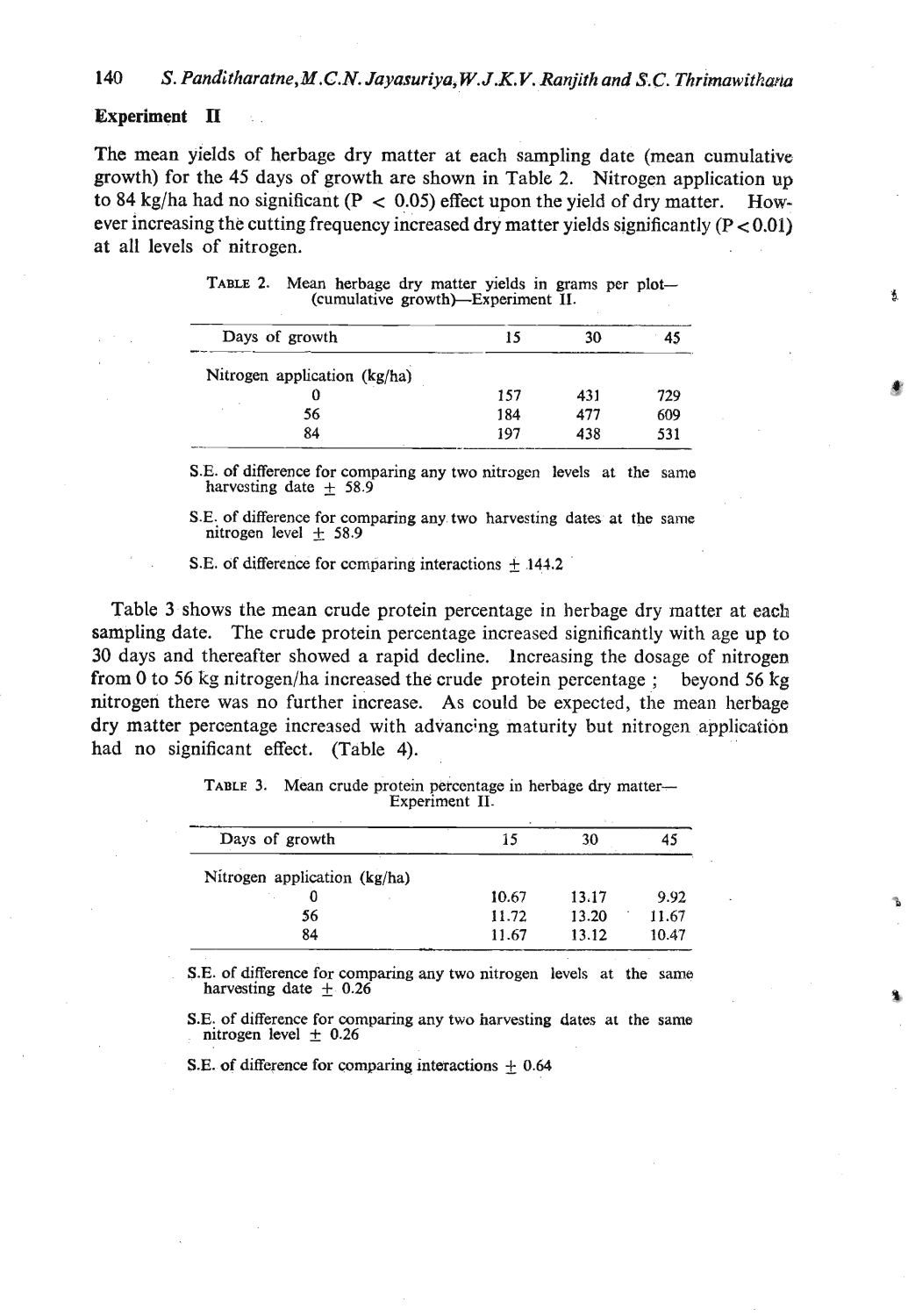| Days of growth               | 15    | 30    | 45    |
|------------------------------|-------|-------|-------|
| Nitrogen application (kg/ha) |       |       |       |
|                              | 25.19 | 24.33 | 28.81 |
| 56                           | 24.69 | 27.23 | 28.85 |
| 84                           | 22.76 | 24.64 | 30.10 |

TABLE 4. Mean herbage dry matter percentage-Experiment II.

**S. E. of difference for comparing any two nitragen levels at the same**  harvesting date  $\pm$  2.19

**S.E.** of difference for comparing any two harvesting dates at the same  $n$ itrogen level  $\pm$  2.19

**S.E. of difference for comparing interactions** + **5.36** 

**I The** relationship between dry matter yield (DMY) and *in vitro* organic matter digestibility (IVOMD) with increasing maturity of the herbage is shown in Figure 1. There was an inverse relationship between herbage yield and its feeding value. As the plants progressed towards maturity, herbage yield increased but the organic matter digestibility declined.

## **4. Discussion**

Pasture management is aimed at securing the highest output/unit of land **cf** good quality herbage, that can be used for the successful raising of livestock. Intensive pasture management therefore involves the production of high yields/unit of land of herbage of high feeding value and the pfficient use of the herbage produced. In this context increasing attention has been paid in recent years to the study of the influence of intensity of defoliation on herbage growth. The results of the present experiments clearly demonstrate that Guiqea A fodder yields the highest quantity of herbage dry matter when defoliated **fo** a height of *6"* above ground level and at **30** day intervals.

The variation in yields yith the intensity of defoliation can be attributed to two main factors. As claimed by Watson<sup>12,13</sup> it could be primarily due to changes in leaf area, which would operate directly by altering the photosynthetic area and indirectly by changing the net assimilation rate. The relationship between leaf area and pasture yields was clearly demonstrated by Brougham,<sup>3</sup> who reported that the height of defoliation markedly influenced the rate of regrowth. The stage at which 95% of the incident light energy was intercepted and hence a maximum rate of ) regrowth attained, corresponded to a leaf area index of 5 and following defoliation to a height of 5" above ground level, this was achieved approximately 4 days after cutting, whereas regrowth did not reach a maximum rate until 16 and **24** days following defoliation to **3** inches and 1 inch, respectively. Beyond this point the rate of increase in leaf area and the increment in dry matter was maintained at a maximum rate. Thus it seems that defoliation to a height of *6",* induced Guinea A grass to attain the optimum LA! very rapidly resultingin the maximum rate of regrowth producing the highest dry matter yields.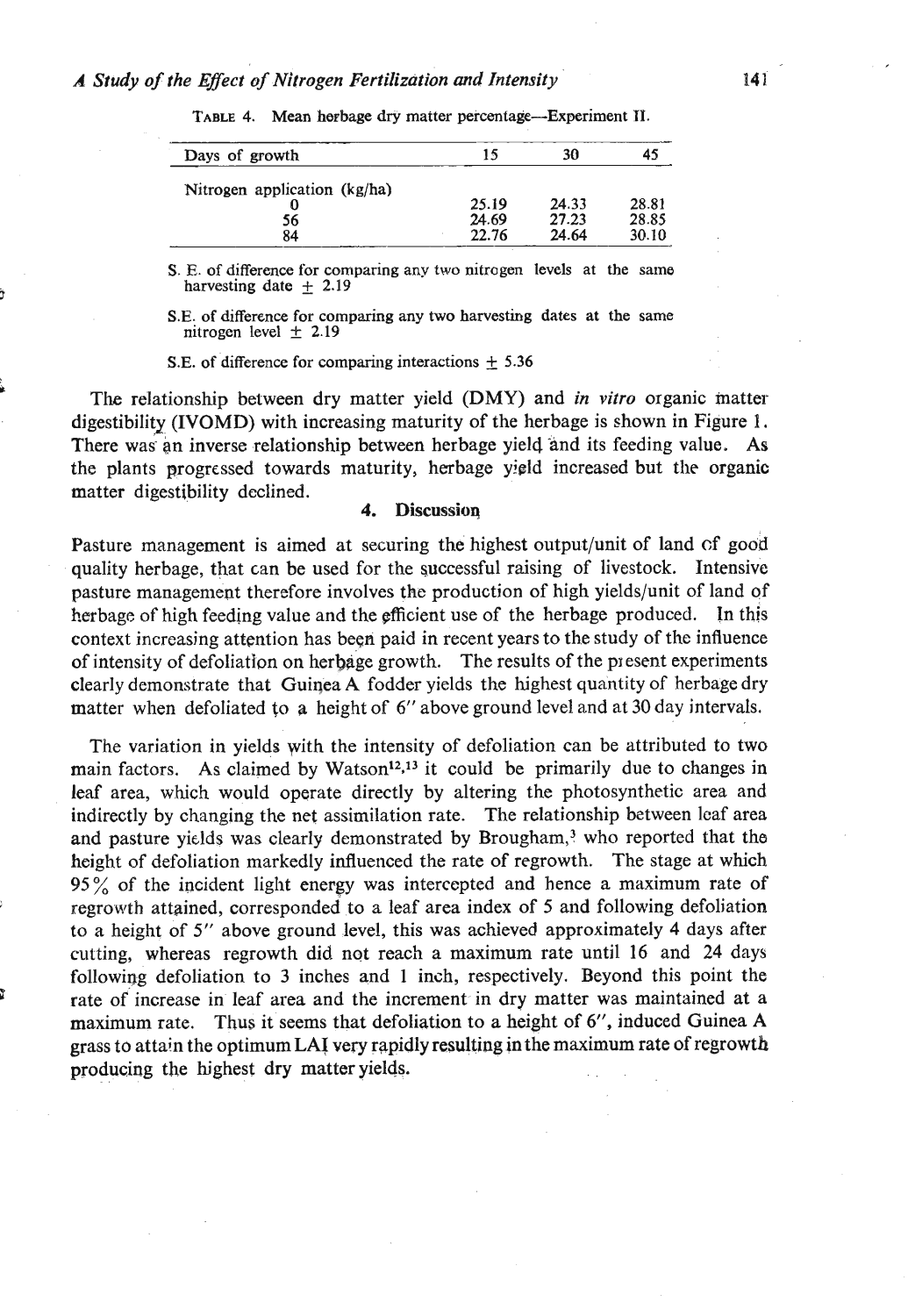

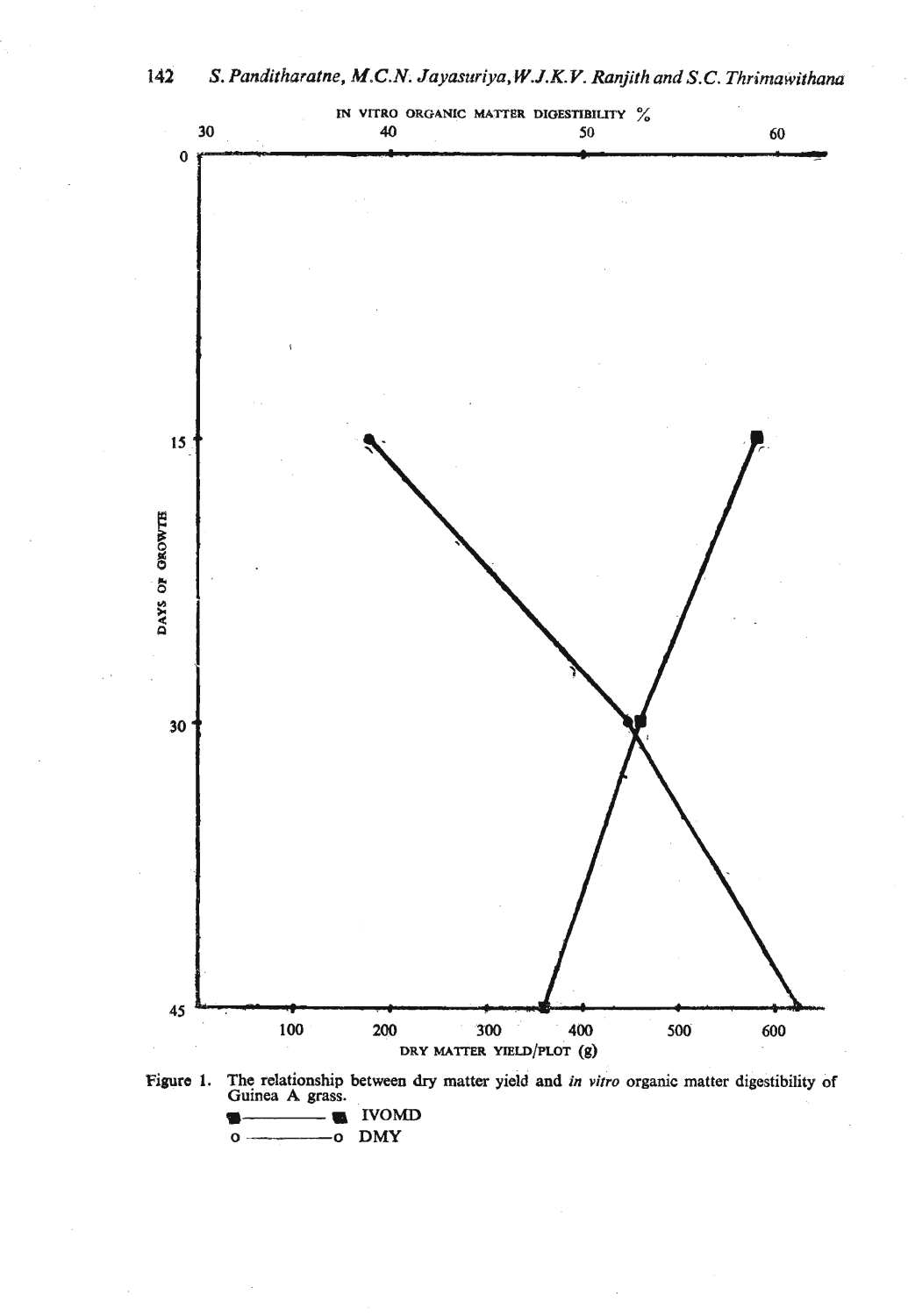## *A Sttrdy of the Eflect of Nitrogen Fertilization and Intensity*

The effect of defoliation on water absorption could have also influenced the high dry matter production at the 6" cutting height. According to Army and Kozlowski, $^{2}$ the effect of soil moisture is more severe on closely defoliated plants than on lax defoliated plant?. In lax defoliated plants, transpiration occurs and causes a diffusion pressure deficit in the leaves, which may be !transmitted as a tension to the roots and helps to absorb water. If the plants are closely defoliated, however, they will have to depend only on the absorption mechanism of their roots for the water supply, thus limiting rate of regrowth.

Pure stands of grass are known to respond readily to applied nitrogen. However, the results of the present investigation indicate that Guinea A grass does not respond to applied nitrogen up to 84 kg/ha. It may be possible that the quantities investigated in the reported trial were too low to produce any significant response. On the other hand, microorganisms associated with the root rhizosphere of Guinea grass could have influenced nitrogen utilization. It has been clearly demonstrated that microorganisms associated with root hairs of most tropical grasses are capable of fixing atmospheric nitrogen similar to legumes.<sup>14</sup> The equal response in dry matter production at 0, 56 and 84 kg/ha in the present trial is strongly indicative of such an association between the plant and the soil borne microorganisms.

Rainfall enhances the rapid growth of pasture grasses. Drought conditions on the other hand, results in reduced rate of growth, early maturity and early flowering. This is often reflected in the feeding value of the pasture herbage especially in the rate of decline of crude protein content and nutritive value. The more suitable climate csnditions (Appendix Table 1) experienced during the experimental period could have therefore been responsible for the **high** crude protein and the dry matter yields recorded.

|          | Monthiy          |         | Temperature $(°F)$ | Relative Humidity $(\%)$ |         |  |
|----------|------------------|---------|--------------------|--------------------------|---------|--|
| Month    | rainfall<br>(mm) | Minimum | Maximum            | Morning                  | Evening |  |
| January  | 2.8              | 61.7    | 84.2               | ×,<br>72.9               | 53.6    |  |
| February | 6.7              | 67.1    | 86.0               | 73.8                     | 55.2    |  |
| March    | 123.1            | 69.8    | 87.8               | 75.6                     | 60.6    |  |
| April    | 291.1            | 68.9    | 89.6               | 84.0                     | 73.5    |  |
| May      | 450.8            | 69.8    | 83.3               | 82.6                     | 83.3    |  |
| June     | 174.0            | 68.9    | 81.5               | 80.8                     | 73.4    |  |
| July     | 76.5             | 68.9    | 84.2               | 81.6                     | 73.8    |  |

|  |  |  |  |  | APPENDIX TABLE 1. Weather Data (January—July 1977) |  |  |
|--|--|--|--|--|----------------------------------------------------|--|--|
|--|--|--|--|--|----------------------------------------------------|--|--|

(Source--CARI--Department of Agriculture, Gannoruwa)

c

143